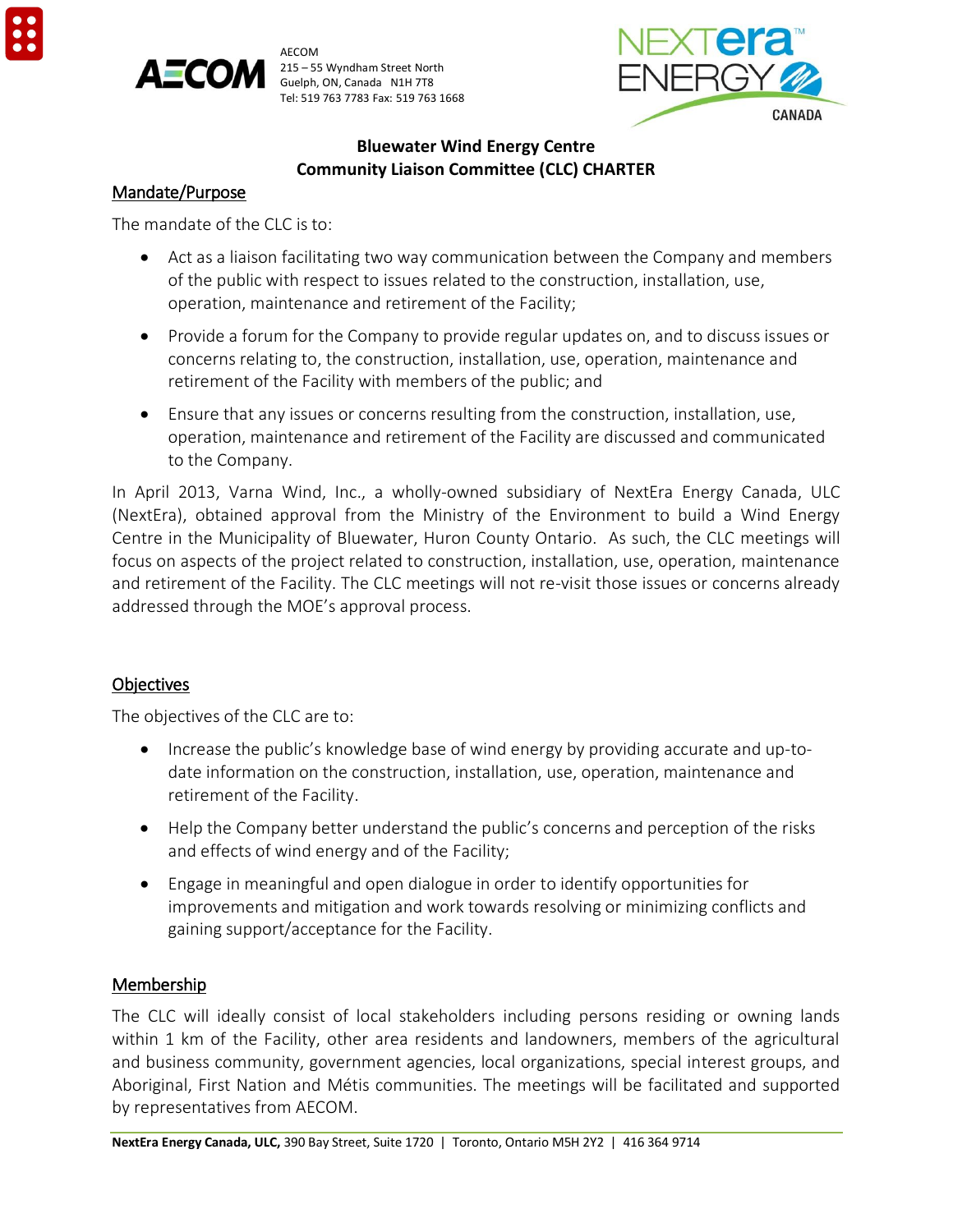

In order for the CLC to operate effectively and efficiently, it will be limited to 14 members. However, meetings will be open to the general public for observation and requests for delegations may be submitted. At the discretion of the CLC Chair and in consultation with the CLC and the Company, up to three (3) brief delegations may be made at each CLC meeting. The CLC meetings will also be attended by at least one (1) Company representative and up to three (3) technical staff/specialists.

An independent, third-party facilitator from AECOM has been retained to chair the CLC meetings.

#### Roles and Responsibilities of Participants

The CLC provides a mechanism for community engagement and communication. All CLC members must be committed to attending and participating in the meetings by listening to information provided by the Company, providing input and engaging in discussion in a respective and constructive manner. While opinions and ideas may differ, all will be listened to and considered.

The following outlines the specific roles and responsibilities of the various participants.

## AECOM (Meeting Coordinators and Chair/Facilitator)

In its role as Meeting Coordinators, AECOM will be responsible for the following:

- Scheduling/organizing all CLC meetings;
- Setting formal Agendas:
	- o Including the review, evaluation and selection of up to three public deposition requests which would be included as part of the meeting Agenda;
- Distribution of Agendas to CLC members and posting of the Agendas on the Company's website at least one week prior to the next CLC meeting;
- The preparation of meeting Minutes;
- The distribution of meeting minutes to the CLC members and posting the Minutes of the Company's website;
- Tracking CLC and public inquiries regarding the Facility to ensure the following meeting's Agenda addresses relevant inquiries (including public depositions); and
- Liaising with the Company to collect additional information requested by the CLC members; and
- Coordinating the posting of any information prepared by, or presented to, the CLC on the Company's website.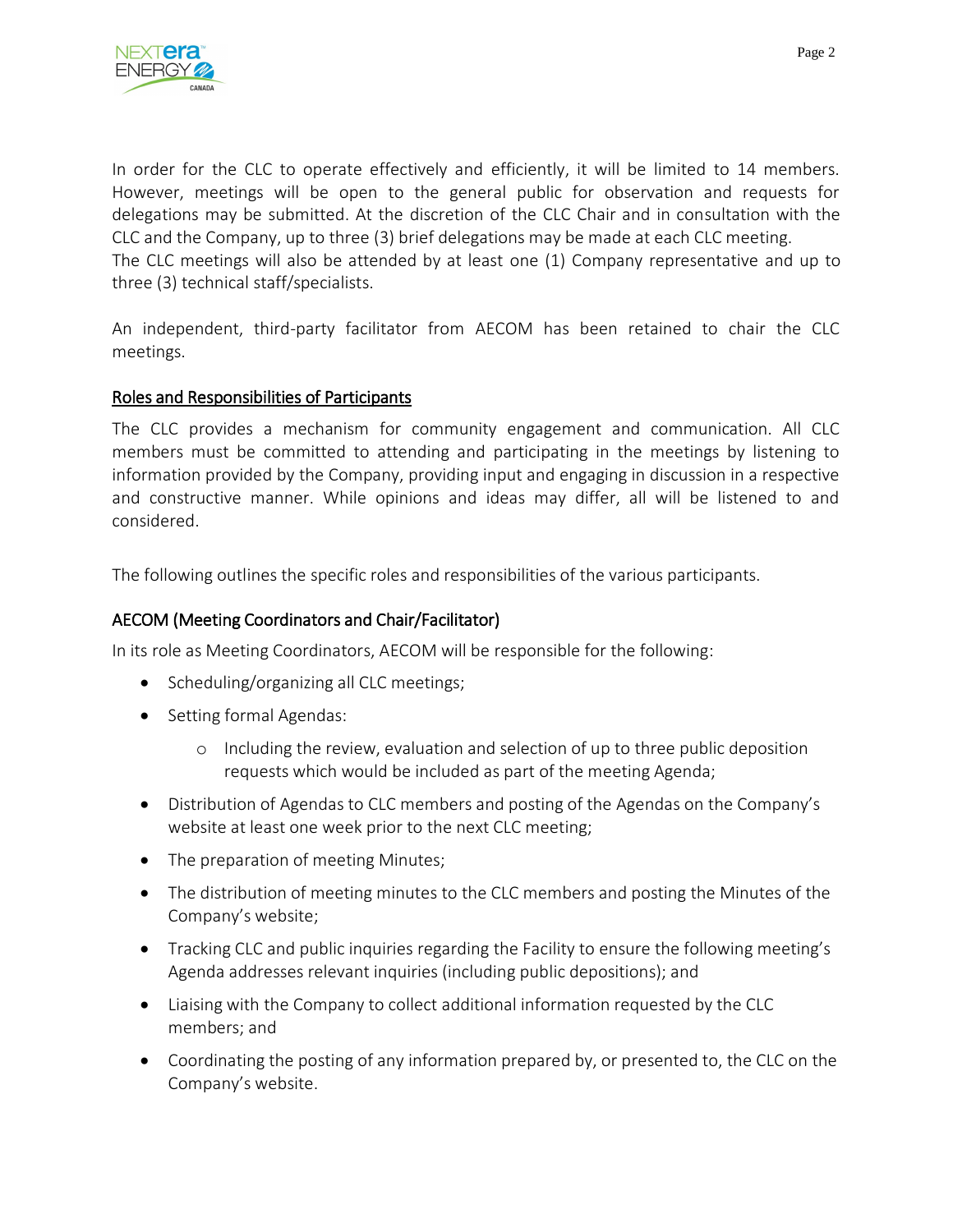

In its role as Chair, AECOM will attend and facilitate all meetings and ensure that:

- CLC members are provided with adequate information and technical support to assist them in their contribution to the CLC discussions;
- The agreed upon agenda and time schedule for each meeting is followed;
- Meetings allow for constructive and thorough discussion; and
- All members respect the participant's opinions and questions, and do not interrupt another CLC member while speaking (the Chair may supersede this provision and the Chair has the right to excuse or replace any member of the CLC or public observer who is interfering with or disrupting with the CLC meetings).

## **Company**

NextEra Energy Canada, ULC and its technical staff and specialists (as required) will be responsible for:

- Attending all meetings;
- Working within the Charter for the CLC;
- Providing the CLC with accurate and up-to-date information on the construction, installation, use, operation, maintenance and retirement of the Facility;
- Listening to issues, concerns and suggestions;
- Participating in discussion and providing answers or additional follow-up information;
- Reviewing meeting minutes and other materials prepared by the CLC or members of the public prior to attending subsequent CLC meetings; and
- Posting all CLC materials (e.g., Agendas, Minutes, and Additional Materials) on its website.

## CLC Members

Participants will be responsible for:

- Signing of the CLC Charter (mandatory in order to participate);
- Attending all CLC meetings (members may send alternates in their place if they are not able to attend a meeting
	- o Note: If a member or group representative misses the first two meetings, the Chair may require the member to forfeit their position and open the position to another person/stakeholder);
- Working within the Charter for the CLC;
- Listening to/reviewing and considering the information provided by the Company;
- Identifying areas of concern or interest about the Facility;